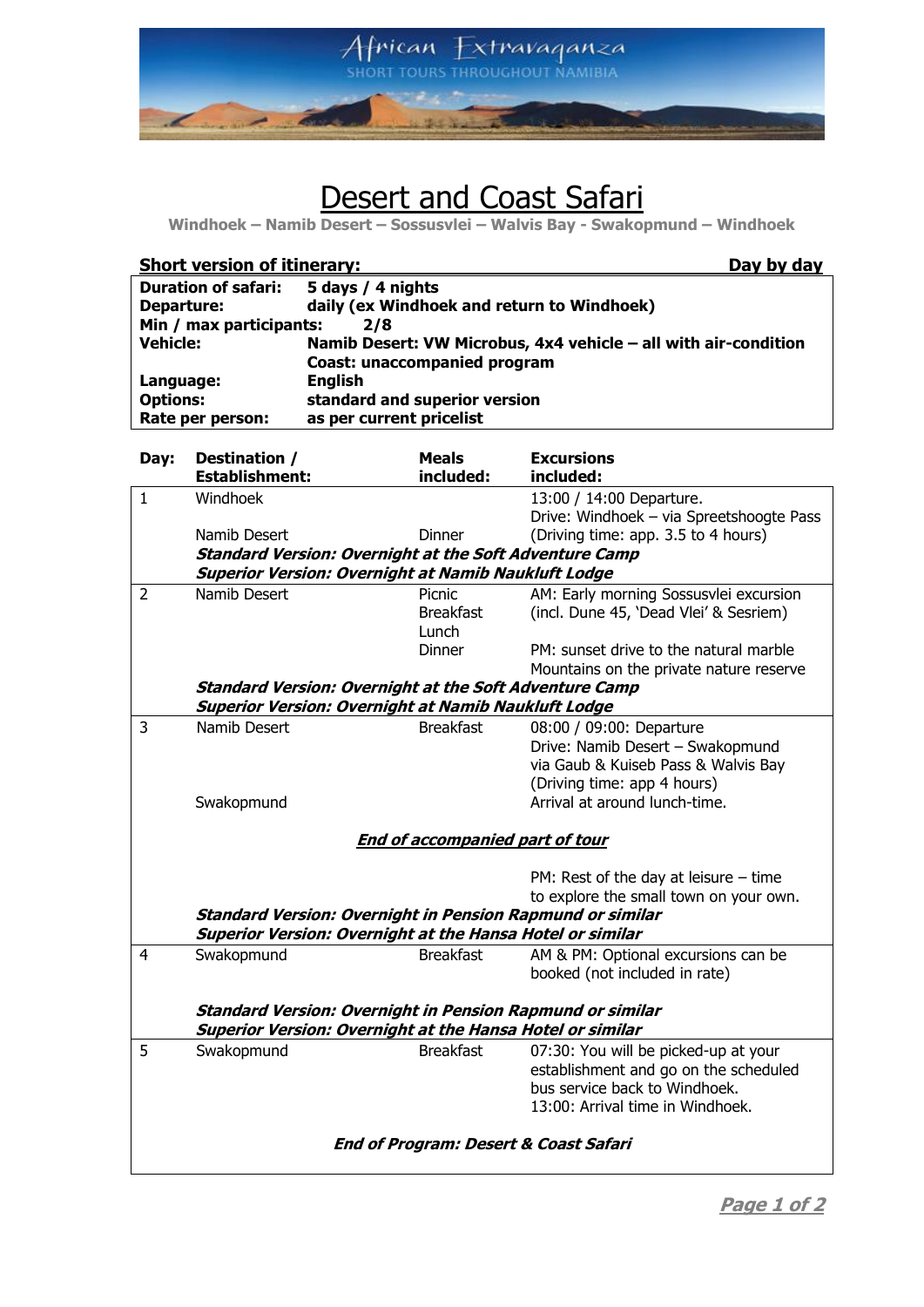

# *Desert & Coast Safari*

*Windhoek - Namib Desert – Sossusvlei – Walvis Bay - Swakopmund - Windhoek Departure on request: 5 days / 4 nights* 

## *Day 1: Windhoek – Namib Desert.*

**(app. 240 km on gravel road – ca 3.5 - 4 hours driving time)** You will be met at your establishment in the capital just before 14h00 (during Namibian wintertime – 13h00). Depart from Windhoek and we'll first pass the Kupferberg Pass. We drive along cattle farm land and see a few farmhouses along the way. The landscape is hilly and we can enjoy some nice views over fertile valleys. As we continue, the vegetation changes and the farmland is used for sheep and goat farming. We take the turn via the scenic and steep Spreetshoogte Pass. Enjoy an undisturbed view on top of one of the steepest passes in Namibia! We will stop at the small settlement Solitaire and continue to the beautifully set Namib Naukluft Lodge & Soft Adventure Camp. Both establishments are located on the private nature reserve: NamNau Habitat, which hosts a variety of desert adapted game like springbok, ostrich, earth wolf, bat-eared fox and many more.

#### **Standard Version: Overnight with dinner, bed and breakfast at the Soft Adventure Camp. Superior Version: Overnight on a dinner, bed and breakfast basis at Namib Naukluft Lodge.**

#### *Day 2: Namib Desert.*

**(Total km for excursion: app. 240 km – duration app. 7 hours)** An early morning rise with a snack before leaving enables you to arrive at Sesriem, the Park's gate at around sunrise. The route leads along and also across the Tsauchab dry riverbed, which has found a way through the dunes until it reaches the claypan – the Sossusvlei. After a good rainy season – about every 7 to 10 years – the Tsauchab River runs in full flood and fills the Vlei with water. For months it remains here and offers sensational scenery with a prolific birdlife.

The early morning sun offers spectacular pastel colours in the star-shaped dunes. This is the highlight for the keen photographer. Your first stop will be at Dune 45 before we continue to the Sossusvlei. Climb one of the dunes – there are plenty – and you might be overwhelmed by the sight of the dynamic and living desert!

Breakfast will be served in form of a picnic under one of the shady camelthorn trees, before you continue to the base of the 'Dead Vlei'. It is quite a walk over patches of dunes that are crossing your way. When you arrive you will be paid off for your efforts – the scenery is awesome!

We will visit the Sesriem Canyon, a 30 metre deep rift, before we return to our base Namib Naukluft Lodge and the Soft Adventure Camp for a late lunch.

During the late afternoon a sundowner-drive to the natural marble mountains on this 25,000 ha private nature reserve is included.

**Standard Version: Overnight with full board at the Soft Adventure Camp. Superior Version: Overnight with full board at Namib Naukluft Lodge.**

#### *Day 3: Namib Desert – Swakopmund.*

**(app. 270 km on gravel road – ca 4 hours driving time)** 09:00 Departure (during Namibia's wintertime – departure from the lodge / camp at 08:00) and return to Swakopmund via Gaub & Kuiseb Pass. You will pass Namibia's largest nature reserve, the Namib Naukluft Park. We pass the Vogelfederberg and shall drive through Namibia's harbor town Walvis Bay, before we arrive in Swakopmund at around 12:30.

#### **End of accompanied part of the itinerary**

PM: The rest of the day is at leisure. Enjoy the afternoon on a walk through this premier coastal holiday resort by foot.

**Standard Version: Overnight with bed and breakfast at Pension Rapmund or similar. Superior Version: Overnight with bed and breakfast at the Hansa Hotel or similar.**